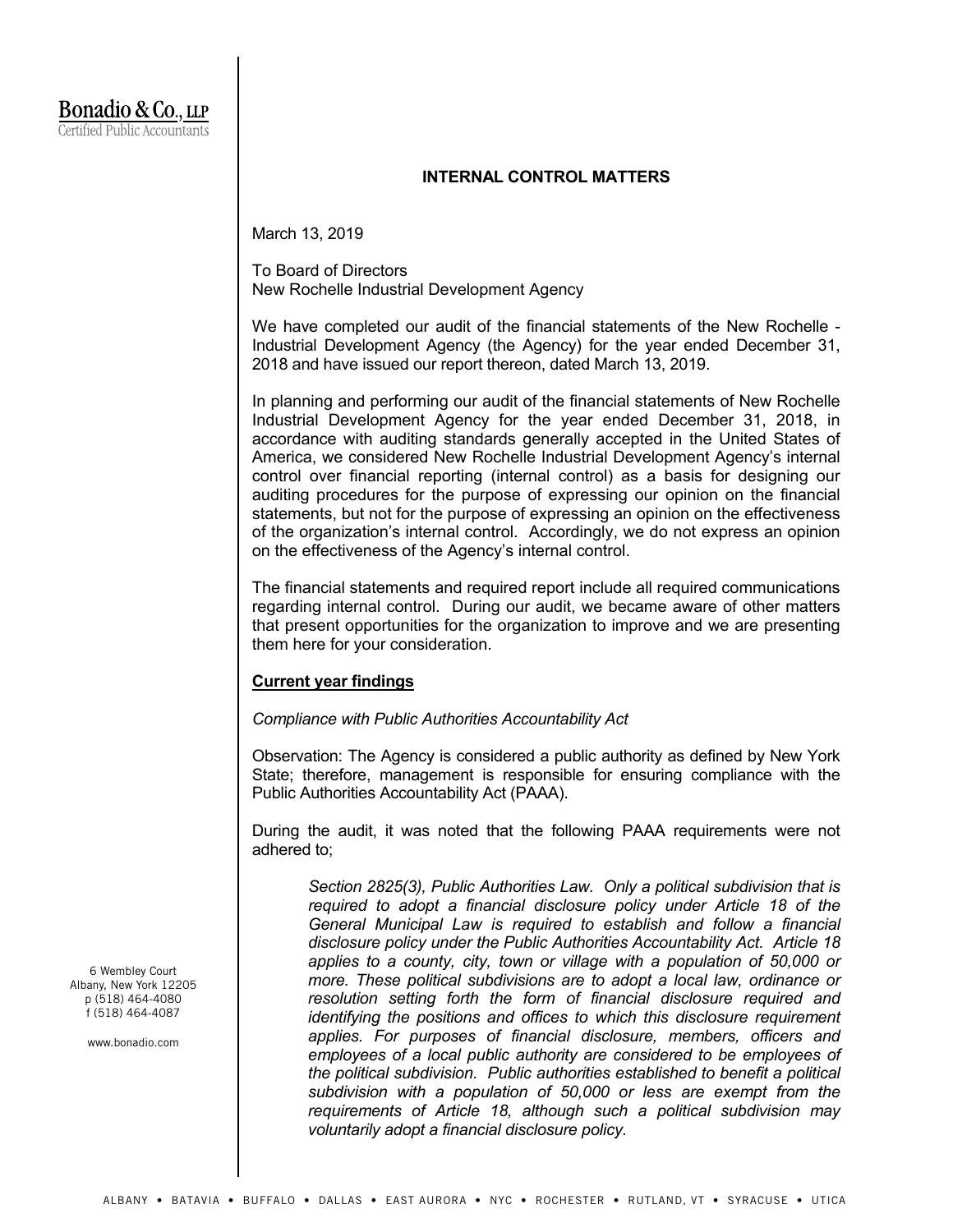## *Compliance with Public Authorities Accountability Act (continued)* **Current year findings (continued)**

During our testing, we noted that the Agency was unable to provide documentation of the required fiduciary disclosure statement for one board member.

We recommend that the Agency continue to review their compliance with the requirements of the PAAA and monitor adherence to each requirement throughout the year.

## **Findings reported in the previous year audit**

#### *Compliance with Public Authorities Accountability Act*

Observation: The Agency is considered a public authority as defined by New York State; therefore, management is responsible for ensuring compliance with the Public Authorities Accountability Act (PAAA).

During the audit, it was noted that the following PAAA requirements were not adhered to;

*Section 18 of the Public Authorities Accountability Act, requires directors to "participate in State approved training regarding their legal, fiduciary, financial and ethical responsibilities as board members of an authority within one year of appointment to a board." It also requires board members to "participate in such continuing training as may be required to remain informed of best practices, regulatory and statutory changes relating to the effective oversight of the management and financial activities of public authorities and to adhere to the highest standards of responsible governance."*

During our testing, we noted that the Agency was unable to provide documentation of the required training for three board members.

#### **Status at December 31, 2018**

During our testing in the current year, we noted that all required trainings were current. **Accordingly, we consider this matter resolved.**

Public authorities are required to create a website and post various documents such as the mission statement, investment policy, annual investment report, By-laws, etc. to the web site for public access.

We noted the following item was not in compliance with the requirements noted above relating to the Agency's website;

PAAA requires that board minutes be posted within 14 days of the meeting.

During our testing, we noted that minutes were not filed in compliance with this requirement. Beginning in Fall 2017, the Agency began posting its minutes within the 14-day requirement. As of the date of this letter, the most recent posted minutes were January 31, 2018.